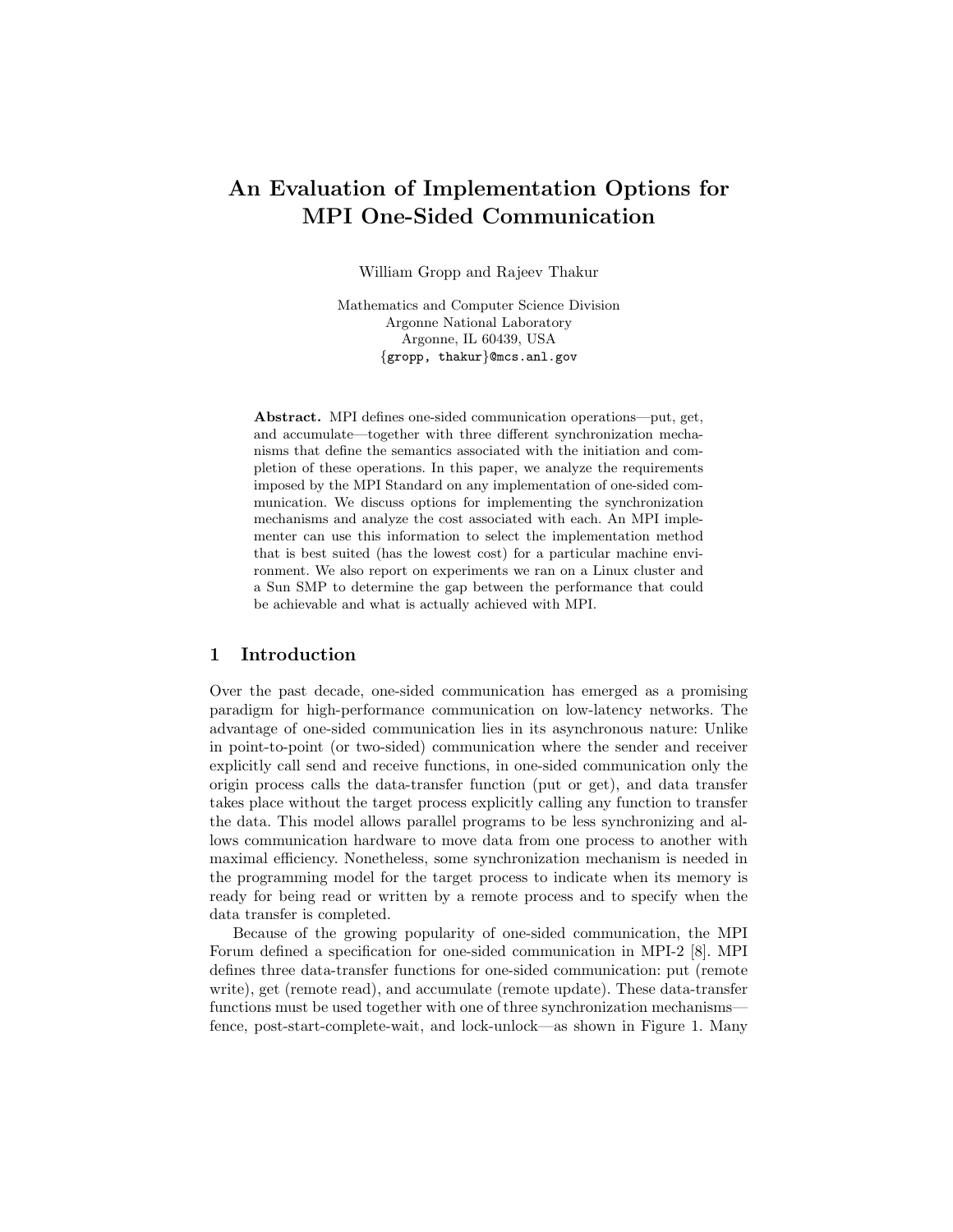```
Process 0 Process 1
MPI_Win_fence(win)
MPI_Put(1)
MPI_Get(1)
MPI_Win_fence(win)
                        MPI_Win_fence(win)
                        MPI_Put(0)
                        MPI_Get(0)
                        MPI_Win_fence(win)
```
a. Fence synchronization

| Process <sub>0</sub>                                                     | Process 1<br>MPI Win $post(0, 2)$ | Process <sub>2</sub>                                                           |
|--------------------------------------------------------------------------|-----------------------------------|--------------------------------------------------------------------------------|
| $MPI$ Win start $(1)$<br>MPI Put(1)<br>MPI Get(1)<br>MPI_Win_complete(1) |                                   | $MPI$ Win start $(1)$<br>MPI Put (1)<br>MPI Get(1)<br>$MPI$ Win complete $(1)$ |
|                                                                          | $MPI_Win_wait(0,2)$               |                                                                                |

b. Post-start-complete-wait synchronization

| Process <sub>0</sub>           | Process 1            | Process <sub>2</sub>    |  |  |  |
|--------------------------------|----------------------|-------------------------|--|--|--|
| MPI Win create(&win)           | MPI Win create(&win) | MPI Win create(&win)    |  |  |  |
| MPI Win lock(shared, 1)        |                      | MPI Win lock(shared, 1) |  |  |  |
| MPI Put (1)                    |                      | MPI Put(1)              |  |  |  |
| MPI Get(1)                     |                      | MPI Get(1)              |  |  |  |
| $MPI$ Win unlock $(1)$         |                      | $MPI$ Win unlock $(1)$  |  |  |  |
| MPI Win free(&win)             | MPI Win free(&win)   | MPI Win free(&win)      |  |  |  |
| c. Lock-unlock synchronization |                      |                         |  |  |  |

Fig. 1. The three synchronization mechanisms for one-sided communication in MPI. The numerical arguments indicate the target rank.

MPI implementations, including all vendor MPIs, support one-sided communication, with varying levels of optimization  $[1, 2, 4, 6, 7, 9, 10, 12, 14, 15]$ . Nonetheless, Gabriel et al. [3] found that, because of the synchronization overhead in one-sided communication, regular point-to-point communication performs better than one-sided communication in five MPI implementations: NEC, Hitachi, IBM, Sun, and LAM. The only exceptions were NEC and Sun MPI when window memory allocated with the special function MPI Alloc mem is used. Clearly, it is necessary to study the costs associated with the synchronization mechanisms and optimize the implementations. In this paper, we analyze the semantics of the synchronization mechanisms, discuss options for implementing them, and analyze the overhead. This information is useful to MPI implementers in deciding which implementation method to use for a particular machine environment.

# 2 Fence Synchronization

Figure 1a illustrates the fence method of synchronization. In MPI, the memory region that a process exposes to one-sided communication is called a window, and a collection of processes create a window object that is used in subsequent one-sided communication functions. MPI Win fence is collective over the communicator associated with the window object. A process may issue one-sided operations after the first call to MPI Win fence returns. The next call to fence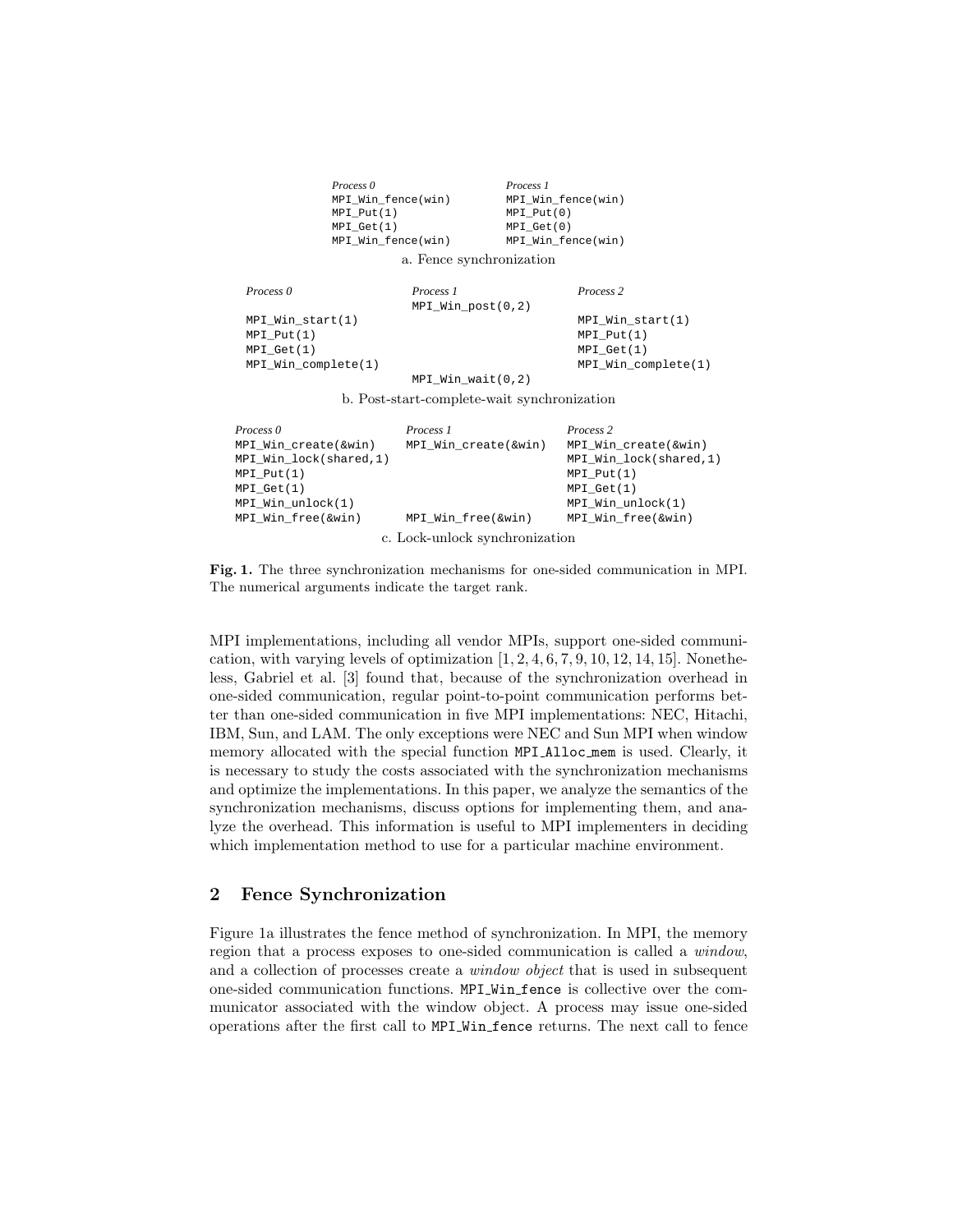completes the one-sided operations issued by this process as well as the operations targeted at this process by other processes. An implementation of fence synchronization must support the following semantics: A one-sided operation cannot access a process's window until that process has called fence, and the second fence on a process cannot return until all processes needing to access that process's window have completed doing so.

#### 2.1 Implementing Fence

In general, an implementation has two options for implementing fence: immediate and deferred.

Immediate Method. This method implements the synchronization and communication operations as they are issued. A simple implementation of this option is to perform a barrier in the first fence; perform the puts, gets, and accumulates as they are called; and perform another barrier at the end of the second fence after all the one-sided operations have completed. The first barrier ensures that all processes know that all other processes have reached the first fence and that it is now safe to access their windows. The second barrier ensures that a process does not return from the second fence until all other processes have finished accessing its window.

On a distributed-memory environment without hardware support for barriers, a barrier can be implemented by using the dissemination algorithm [5] with 0-byte messages. If p is the number of processes and  $\alpha$  is the latency (or startup time) per message, this algorithm costs  $(\lg p)\alpha$ . The immediate method requires two barriers, which cost  $2(\lg p)\alpha$ . This method is expensive in environments where the latency is high, such as on clusters and networks running TCP. It is appropriate for environments where barriers can be fast, such as shared-memory systems or machines with hardware support for barriers, such as the Cray T3E and IBM BG/L.

Deferred Method. This method [12] takes advantage of the MPI feature that puts, gets, and accumulates are nonblocking and are guaranteed to be completed only when the following synchronization function returns. In the deferred method, the first fence does nothing and simply returns. The ensuing puts, gets, and accumulates are simply queued up locally. All the work is done in the second fence, where each process first goes through its list of queued one-sided operations and determines, for every other process i, whether any of the one-sided operations have  $i$  as the target. This information is stored in an array, such that a 1 in the ith location of the array means that one or more one-sided operations are targeted to process  $i$ , and a 0 means otherwise. All processes then do a reduce-scatter sum operation on this array (as in MPI Reduce scatter). As a result, each process knows how many processes will be performing one-sided operations on its window, and this number is stored in a counter in the window object. Each process then performs the data transfer for its one-sided operations and ensures that the counter at the target is decremented when all the one-sided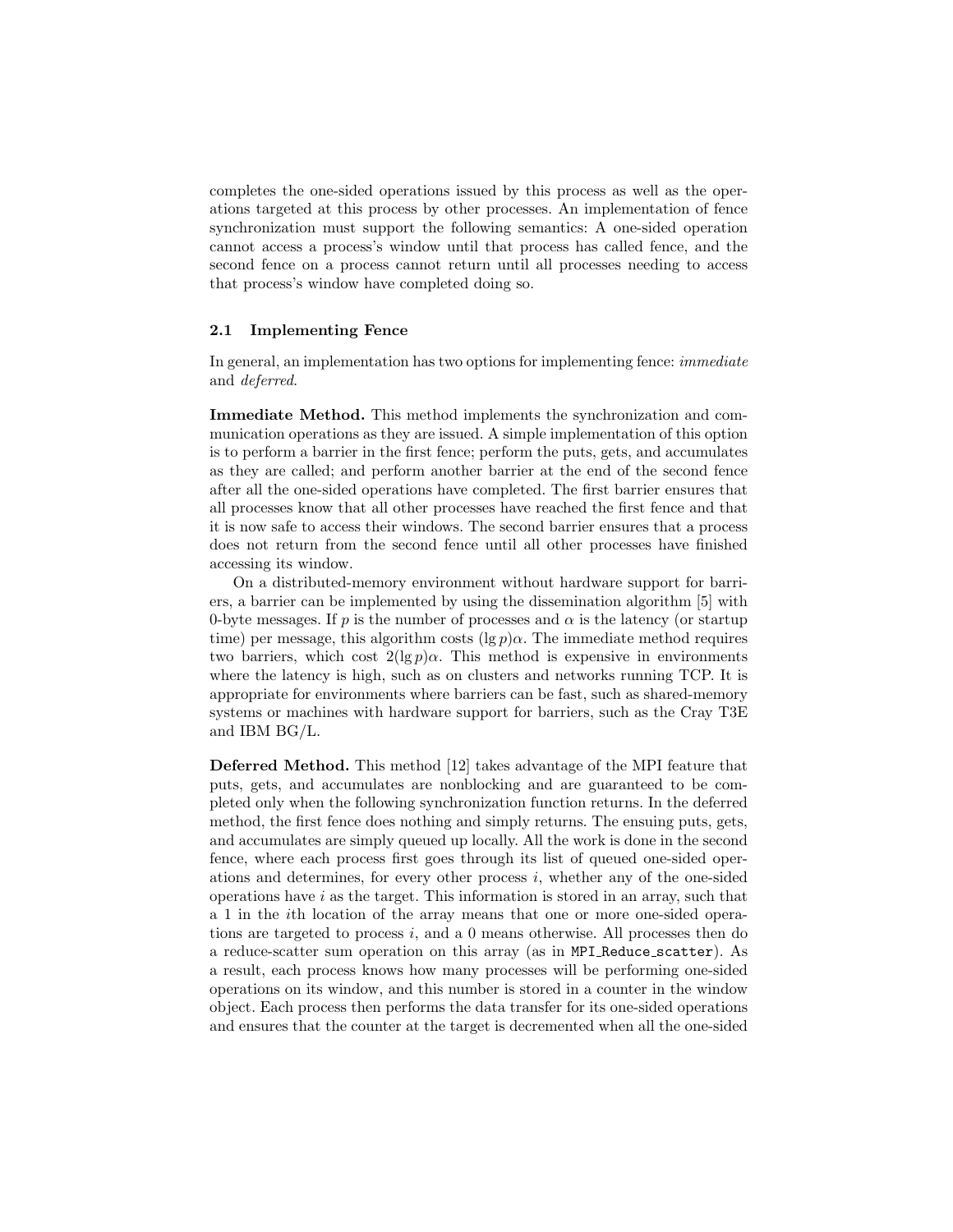operations from this process to that target have been completed. As a result, a process can return from the second fence when the one-sided operations issued by that process have completed locally and when the counter in its window object reaches 0, indicating that all other processes have finished accessing its window.

This method thus eliminates the need for a barrier in the first fence and replaces the barrier at the end of the second fence by a reduce-scatter at the beginning of the second fence before any data transfer. After that, all processes can do their communication independently and return when they are done (asynchronously). This method also enables optimizations such as message reordering, scheduling, and aggregation, which the immediate method does not.

On a distributed-memory system, a reduce-scatter operation on an array of p short integers (2 bytes) costs  $(\lg p)\alpha + 2(p-1)\beta$  [13], where  $\beta$  is the transfer time per byte between two processes. Because of the lower latency term, this method is preferred over the immediate method on systems where the latency is relatively high, such as on clusters.

#### 2.2 Performance

To determine how MPI implementations perform for fence synchronization, we measured the cost of two MPI Barriers, one MPI Reduce scatter, and two MPI Win fences on a Myrinet-connected Linux cluster at Argonne and a Sun SMP at the University of Aachen in Germany. On the Linux cluster, we used a beta version of MPICH2 1.0.2 with the GASNET channel on top of GM. On the Sun SMP, we used Sun MPI. We performed the operations several times in a loop, calculated the average time for one iteration, and then the maximum time taken by all processes. We used MPI Alloc mem to allocate window memory and passed assert MPI MODE NOPRECEDE to the first fence and (MPI MODE NOSTORE | MPI MODE NOPUT | MPI MODE NOSUCCEED) to the second fence.

Figure 2 shows the results. On the Linux cluster, the cost of two barriers is far more than the cost of a single reduce-scatter. Therefore, the deferred method is the preferred option, which is what MPICH2 uses in this case. We see that the cost of two fences is almost the same as that of a reduce-scatter. On the Sun SMP, Sun MPI has a very fast implementation of barrier, and therefore the immediate method is the preferred implementation strategy for fence. From the graph, it appears that Sun MPI does use the immediate method, because the time for two fences is only slightly higher than the time for two barriers.

# 3 Post-Start-Complete-Wait Synchronization

Fence synchronization, being collective over the entire communicator associated with the window object, results in unnecessary overhead when only small subsets of processes actually communicate with each other. To avoid this drawback, MPI defines a second synchronization mechanism in which only subsets of processes need to synchronize, as shown in Figure 1b. A process that wishes to expose its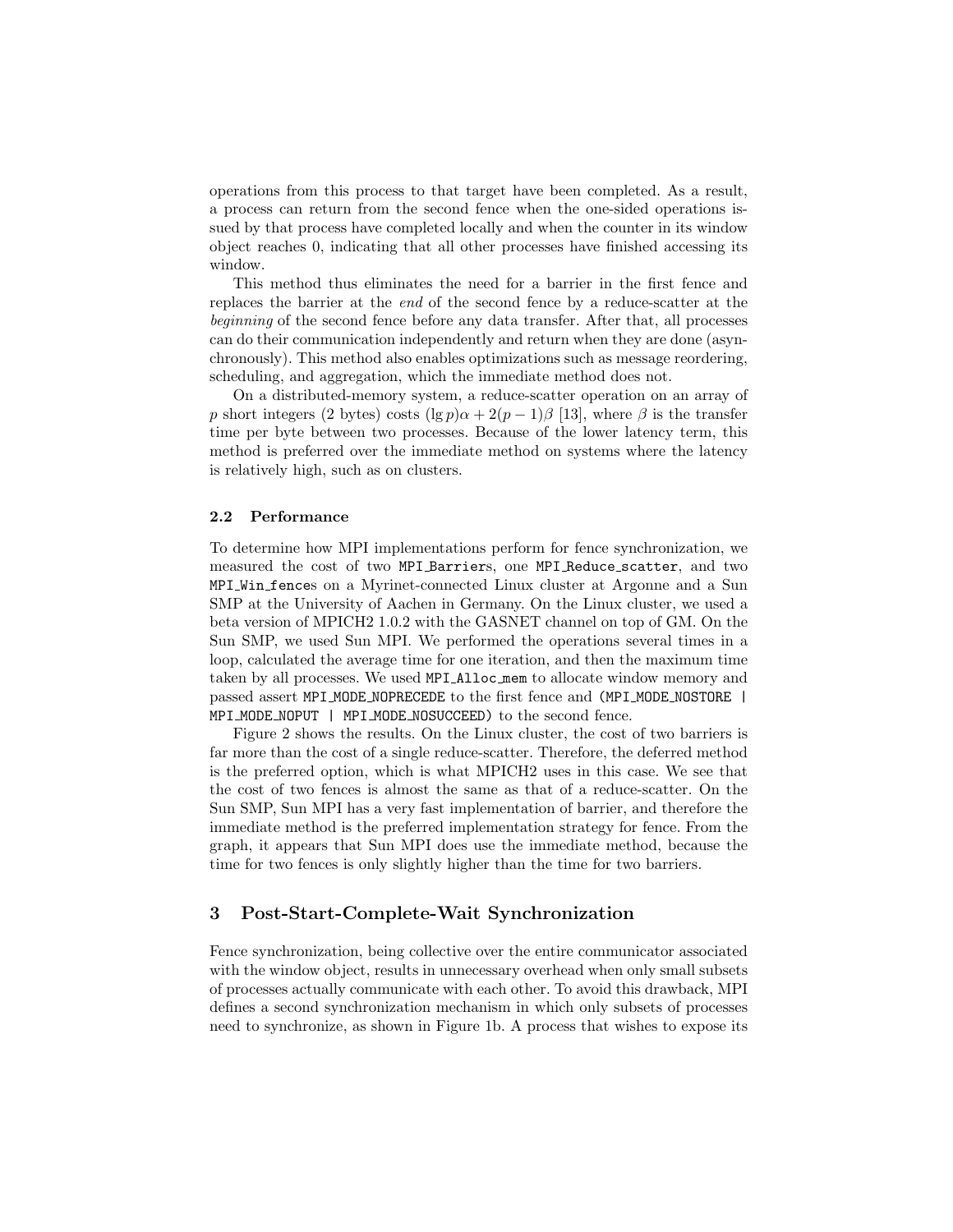

Fig. 2. Time taken for two barriers, one reduce-scatter, and two fences on a Myrinetconnected Linux cluster using MPICH2 (left) and on a Sun SMP using Sun MPI (right).

local window to remote accesses calls **MPI\_Win\_post**, which takes as argument an MPI Group object that specifies the set of processes that will access the window. A process that wishes to perform one-sided communication calls MPI Win start, which also takes as argument an MPI Group object that specifies the set of processes that will be the target of one-sided operations from this process. After issuing all the one-sided operations, the origin process calls MPI Win complete to complete the operations at the origin. The target calls MPI Win wait to complete the operations at the target.

An implementation of post-start-complete-wait synchronization must take into account the following semantics: A one-sided operation cannot access a process's window until that process has called MPI Win post, and a process cannot return from MPI Win wait until all processes that need to access that process's window have completed doing so and called MPI Win complete.

#### 3.1 Implementing Post-Start-Complete-Wait

We again consider the immediate and deferred methods for implementing poststart-complete-wait. A few intermediate options also exist  $[4, 8]$  but, for simplicity, we do not consider them here.

Immediate Method. In this method, MPI Win start blocks until it receives a message from all processes in the target group indicating that they have called MPI Win post. Puts, gets, and accumulates are performed as they are called. MPI Win complete waits until all one-sided operations initiated by that process have completed locally and then sends a done message to each target process. On the target, MPI Win wait blocks until it receives the done message from each origin process. Assuming that the size of the origin and target groups is  $g$ , the overhead of this method is  $2g\alpha$ . This method is appropriate in environments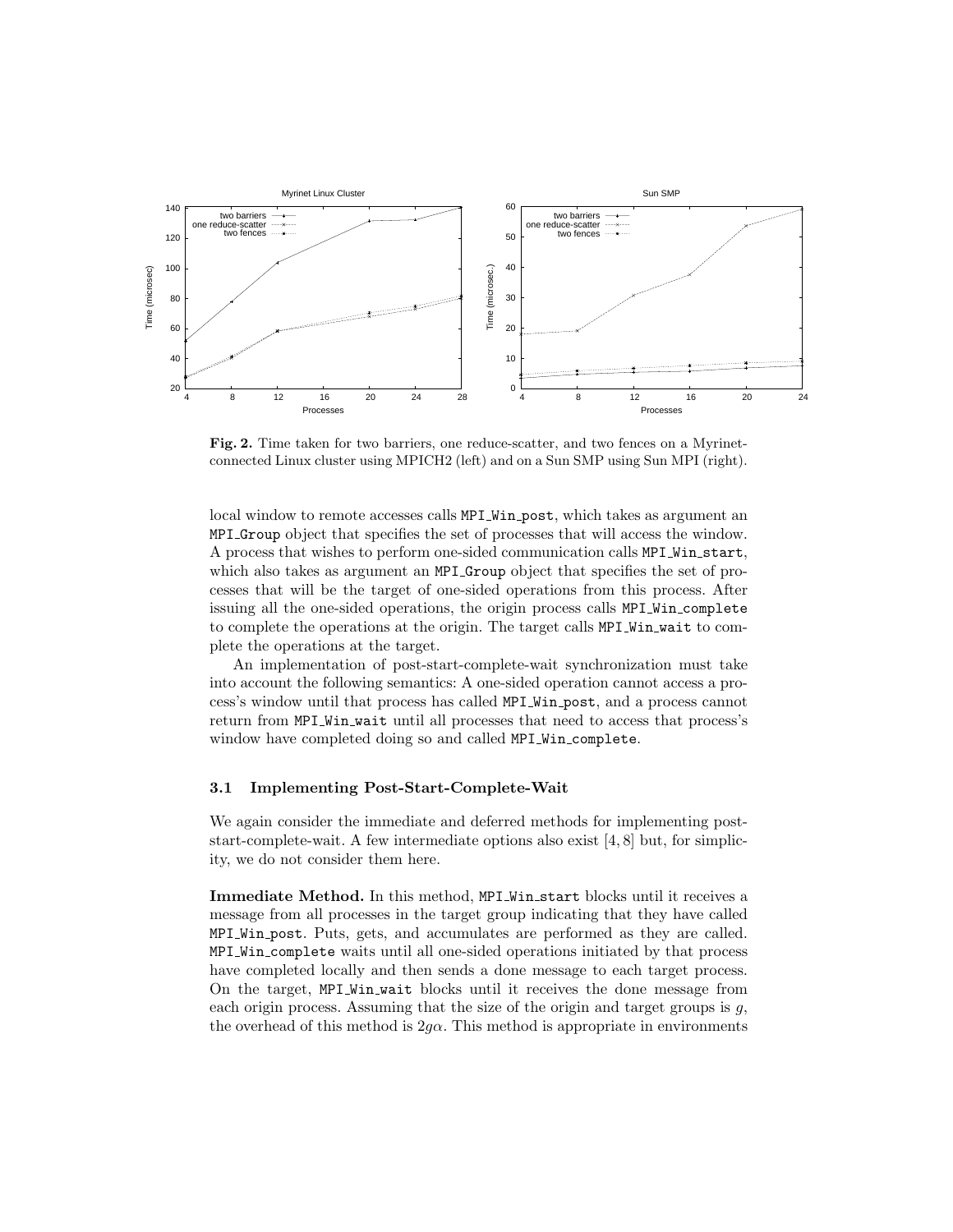with low latency and native support for one-sided communication, such as shared memory, so that the data transfer can be initiated as soon as it is called.

Deferred Method. This method defers data transfer until the second synchronization call [12]. In MPI Win post, if the assert MPI MODE NOCHECK is not specified, the process sends a zero-byte message to each process in the origin group to indicate that MPI Win post has been called. It also sets the counter in its window object to the size of this group. On the origin side, MPI Win start does nothing and simply returns. All one-sided operations are simply queued up locally. In MPI Win complete, the origin process first waits to receive the zero-byte messages from the processes in the target group. It then performs all the one-sided operations and ensures that the window counter at the target gets decremented when all the one-sided operations from this process to that target have been completed. MPI\_Win\_complete returns when all its operations have locally completed. On the target, MPI Win wait simply blocks and invokes the progress engine until its window counter reaches zero, indicating that all origin processes have finished accessing its window.

Thus the only synchronization in this method is the wait at the beginning of MPI Win complete for a zero-byte message from the processes in the target group, and this too can be eliminated if the user specifies the assert MPI MODE NOCHECK to MPI Win post and MPI Win start (similar to MPI Rsend). If the size of the origin and target groups is q, the overhead of this method is  $q\alpha$ . Therefore, the deferred method is faster in environments where latency is high.

# 4 Lock-Unlock Synchronization

In the lock-unlock synchronization method, the origin process calls MPI Win lock to obtain either shared or exclusive access to the window on the target, as shown in Figure 1c. After issuing the one-sided operations, it calls MPI Win unlock. The target does not make any synchronization call. When MPI Win unlock returns, the one-sided operations are guaranteed to be completed at the origin and the target. MPI Win lock is not required to block until the lock is acquired, except when the origin and target are one and the same process. Implementing lockunlock synchronization when the window memory is not directly accessible by all origin processes requires the use of an asynchronous agent at the target to cause progress to occur because one cannot assume that the user program at the target will call any MPI functions that will cause progress periodically [8].

#### 4.1 Implementing Lock-Unlock

We consider the immediate and deferred methods of implementing lock-unlock.

Immediate Method. In this method, MPI Win lock sends a lock-request packet to the target and waits for a lock-granted reply. Puts, gets, and accumulates are performed as they are called. MPI Win unlock waits until all one-sided operations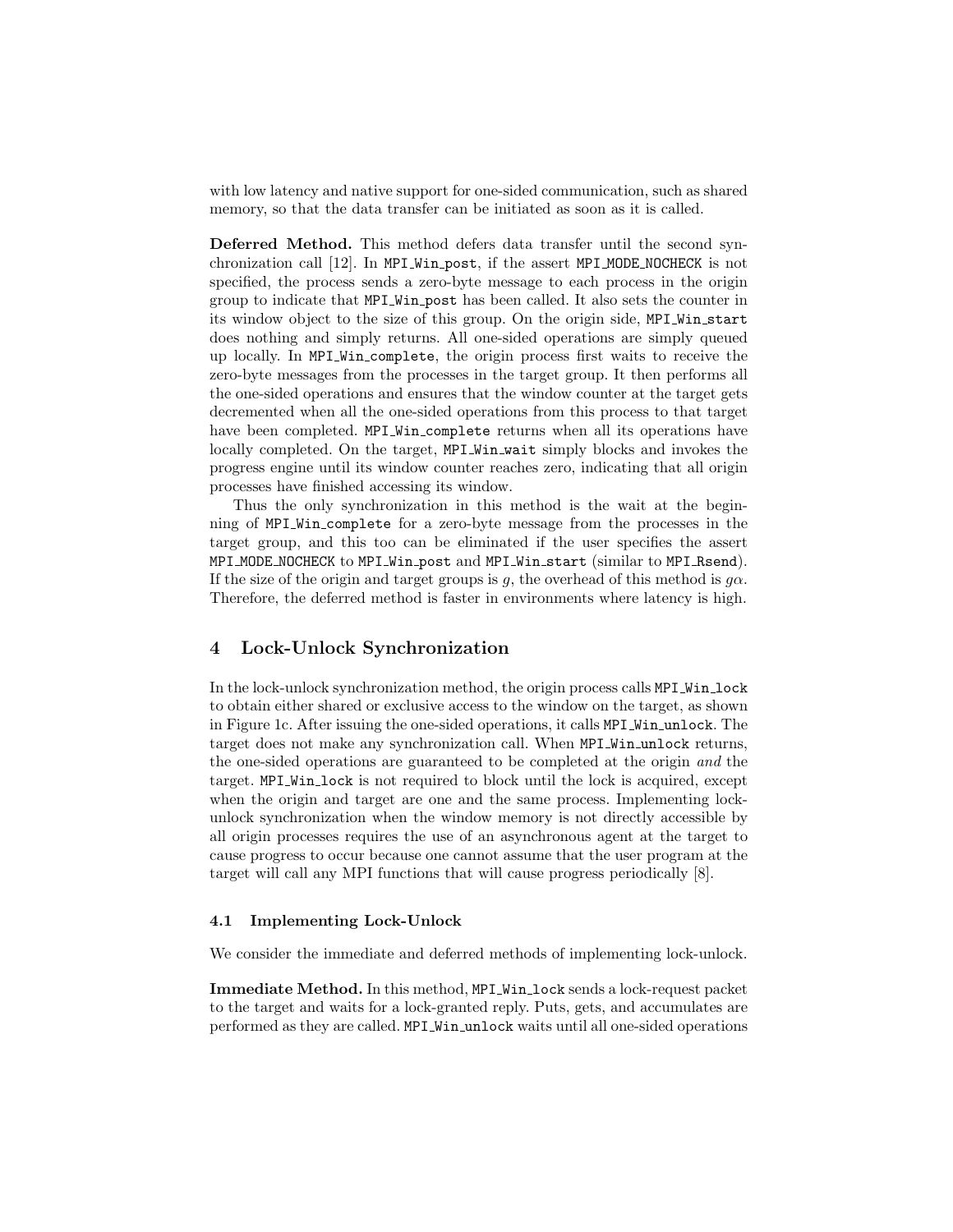initiated by that process have completed locally and then sends an unlock request to the target. It also waits to receive an acknowledgment from the target that all the one-sided operations issued from this process have completed at the target, as required by the semantics of MPI Win unlock. The cost for acquiring the lock is  $2\alpha$ , and the cost for releasing the lock is also  $2\alpha$ . Therefore, the total cost of this method is  $4\alpha$ , assuming no lock contention.

Deferred Method. In this method [12], MPI Win lock does nothing and simply returns. All one-sided operations are simply queued up locally. In MPI Win unlock, the origin sends a lock-request packet to the target and waits for a lock-granted reply. It then performs the one-sided operations. When these operations have completed locally, it sends an unlock request to the target and, in the general case, waits for a reply from the target indicating that the operations have completed at the target.

The deferred method also costs  $4\alpha$  in the general case, but it permits several optimizations that the immediate method does not. One optimization is that if any of the one-sided operations is a get, it can be reordered and performed last. Since the origin must wait to receive data in the get, when the get completes, it implies that the one-sided operations have also completed at the target (assuming ordered completion). In this case, an additional acknowledgment is not needed from the target, thereby reducing the cost to  $3\alpha$ . Another optimization in the case of a single put, get, or accumulate is that the origin can perform it as an atomic lock-(put/get/accumulate)-unlock request without having to wait for a lock-granted reply. If the operation is a get, even the additional completion acknowledgment from the target is not needed. These optimizations reduce the cost of lock-unlock to  $\alpha$  and 0, respectively, because the lock request becomes part of the data transfer.

# 5 Analysis for Shared-Memory Environments

Shared-memory environments offer unique opportunities for optimizing MPI onesided communication because of their support for atomic operations for fast synchronization and the ability to directly copy data to/from the user's buffer on the target if the window memory was allocated with MPI Alloc mem. We analyze in further detail the implementation of one-sided communication on sharedmemory environments with lock-unlock synchronization. Consider this simple example that puts n longs into the memory window on the process specified by rank:

MPI\_Win\_lock(MPI\_MODE\_EXCLUSIVE, rank, 0, win); MPI\_Put(buf, n, MPI\_LONG, rank, 0, n, MPI\_LONG, win); MPI\_Win\_unlock(rank, win);

We assume that the window memory was allocated with MPI Alloc mem and is directly accessible by a remote process. If we ignore error checking of function parameters, an MPI implementation need perform only the following steps for each of the above functions.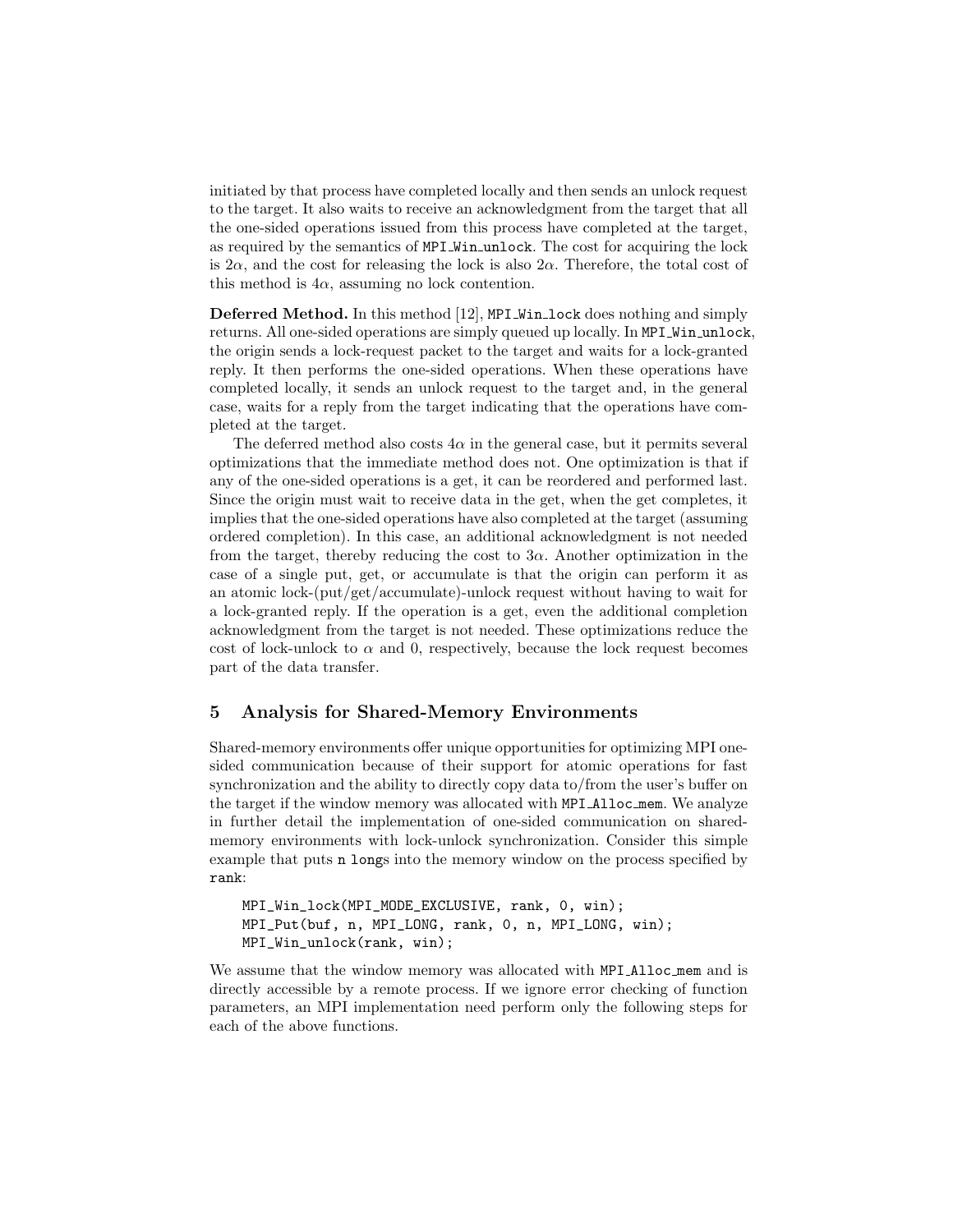#### MPI Win lock

- 1. Make a routine call with four arguments
- 2. Convert win into an address (if not already an address)
- 3. Look up the address of the lock at the target (indexed access into win)
- 4. Check shared or exclusive access
- 5. Remote update for the lock

#### MPI Win put

- 1. Make a routine call with eight arguments
- 2. Convert win into an address (if not already an address)
- 3. Check that the remote memory is directly accessible
- 4. Get the base address of the remote memory (indexed access into win)
- 5. Get the displacement unit (indexed access into win)
- 6. Determine whether origin data is contiguous and get length (access datatype and multiply count by datatype size)
- 7. Determine whether target data is contiguous
- 8. Perform the copy of local to remote memory

MPI\_Win\_unlock

- 1. Make a routine call with two arguments
- 2. Convert win into an address (if not already an address)
- 3. Look up the address of the lock at the target (indexed access into win)
- 4. Remote update for the unlock

While the number of steps may seem large, they in fact involve relatively few instructions. However, the access to remote memory, either for the lock accesses or for the memory copy at the end of the MPI Put step, may require hundreds of processor cycles. To determine the cost of performing the above steps, we wrote a shared-memory program using OpenMP [11] in which one thread performs the equivalent of lock, put, and unlock on another thread. We wrote four versions of this program:

- 1. A single routine OpenMP program where the lock, put, and unlock are all performed in the main routine by simply setting and clearing a flag for the lock and unlock steps and using memcpy to move the data.
- 2. The lock, put, and unlock operations are performed in separate routines, thus adding function-call overhead.
- 3. An MPI Win-like structure is added so that the addresses of the lock and the memory at the target have to be obtained by indexing into the structure.
- 4. The routines use the same arguments as the corresponding MPI functions. This version adds more arguments to the routines and requires an extra lookup in the win structure for the displacement unit at the target.

We ran these programs on a Sun SMP (Sun Fire E6900, 1.2 GHz Ultra Sparc IV) at the University of Aachen with the Sun OpenMP compiler. We also ran the MPI version of the program with Sun MPI and a beta version of MPICH2 1.0.2 with the sshm (scalable shared memory) channel. For windows allocated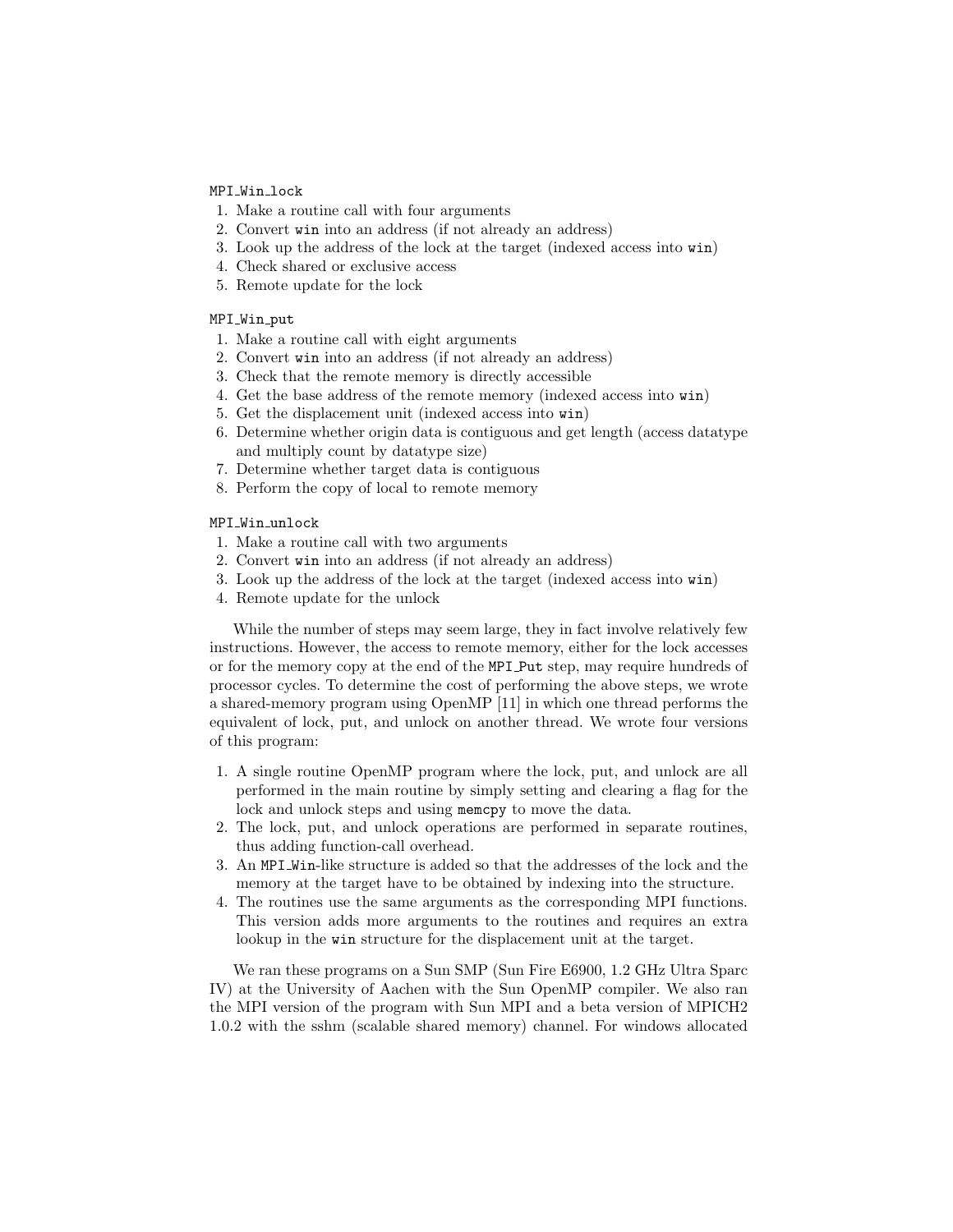Table 1. Time in seconds to perform a lock-put-unlock operation on a Sun SMP. n is the number of longs (4 bytes) moved. OpenMP 1 is a simple OpenMP implementation of this operation. The other three OpenMP programs add more features. OpenMP 4 mimics the steps an MPI implementation must implement. The last two columns show the times for two MPI implementations: Sun MPI and MPICH2.

|      |          |          |          | $\overline{O}$ penMP 1 $\overline{O}$ penMP 2 $\overline{O}$ penMP 3 $\overline{O}$ penMP 4 |          |          |
|------|----------|----------|----------|---------------------------------------------------------------------------------------------|----------|----------|
| n    | (simple) |          |          | (routines) $ (\text{win struct}) (\text{all MPI args})  \text{Sun MPIMPICH2} $              |          |          |
| 8    | $4.5e-7$ | $4.8e-7$ | $4.9e-7$ | $5.4e-7$                                                                                    | $1.1e-6$ | $1.3e-6$ |
| 256  | $1.1e-6$ | $1.1e-6$ | $1.1e-6$ | $1.2e-6$                                                                                    | $1.7e-6$ | $1.9e-6$ |
| 1024 | $4.7e-6$ | $4.9e-6$ | $5.0e-6$ | $5.1e-6$                                                                                    | $5.2e-6$ | $6.6e-6$ |
| 64K  | $2.5e-4$ | $2.6e-4$ | $2.6e-4$ | $2.7e-4$                                                                                    | $4.3e-4$ | $5.4e-4$ |

with MPI Alloc mem, this version of MPICH2 uses the immediate method to implement all three synchronization methods in the sshm channel.

Table 1 shows the time taken to move 8, 256, 1024, and 64K longs (4 bytes) by these programs. The results show that the fastest MPI version is slower by a factor of 1.4 to 2 than the OpenMP version with all MPI features. We plan to investigate the cause of this difference in further detail, but preliminary studies indicate that the cost of MPI Win lock followed by MPI Win unlock is itself roughly twice as large as the equivalent steps in the OpenMP version. This may be due to the difference in the handling of thread and process locks in the operating system, and we plan to investigate this issue further.

# 6 Conclusions and Future Work

MPI one-sided communication has the potential to deliver high performance to applications. However, MPI implementations need to implement it efficiently, with particular emphasis on minimizing the overhead added by the synchronization functions. In this paper, we have analyzed the minimum requirements an implementation must meet to honor the semantics specified by the MPI Standard. We have discussed and analyzed several implementation options and recommended which option to use in which environments. Our analysis of the performance of lock-put-unlock on the Sun SMP demonstrates that MPI implementations are not too far off from delivering what can be delivered by using direct shared memory, although there is room for improvement. We plan to investigate in further detail where the additional gap lies and how much of it can be reduced with clever implementation strategies.

#### Acknowledgments

This work was supported by the Mathematical, Information, and Computational Sciences Division subprogram of the Office of Advanced Scientific Computing Research, Office of Science, U.S. Department of Energy, under Contract W-31-109-ENG-38. We thank Chris Bischof for giving us access to the Sun SMP machines at the University of Aachen.